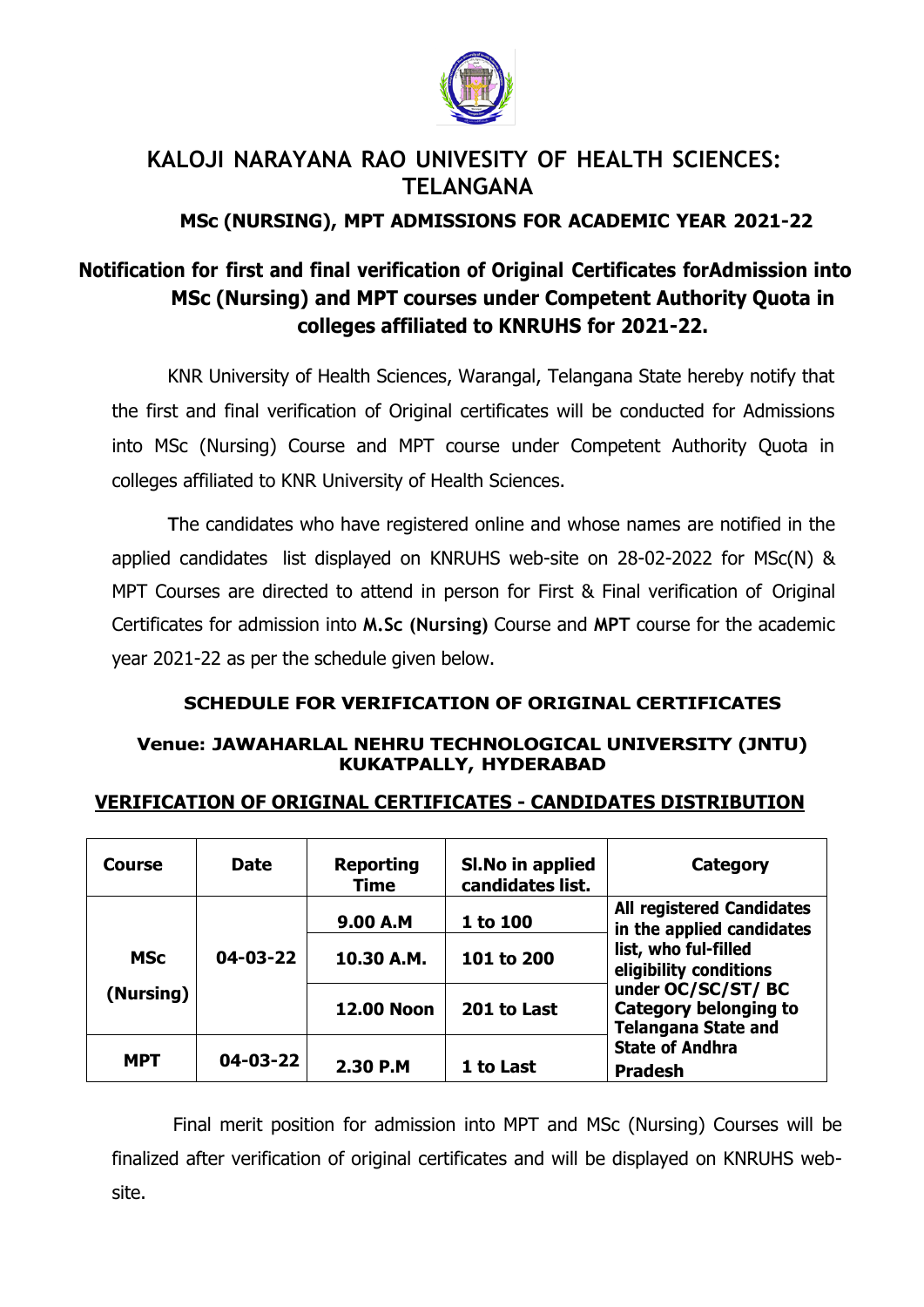Candidates are advised to refer to prospectus and regulations regarding eligibility criteria for admission and other details displayed on KNRUHS web-site on 19-02-2022.

## **FOR MSc(NURSING):**

#### **Original Certificates to be produced at the time of verification:**

# **Candidates are directed to attend for verification with all the original certificates (mentioned below) and one set of self attested Xerox copies in person.**

#### **NOTE: CUSTODIAN CERTIFICATES ARE NOT PERMITTED.**

- 1. Memorandum of marks from 1st BSc (N)4YDC/2YDC to Final B.Sc(N) 4YDC/2YDC.
- 2. Self Attested copy of Experience Certificate mentioning date of commencement and completion.
- 2. Self Attested copy of Provisional or Original B.Sc(N) 4YDC/2YDC Degree Certificate.
- 3. Self Attested Study Certificate from 10th to Intermediate.
- 4. Self Attested copy of study certificate of BSc (N) 4YDC/2YDC Course.
- 5. If the applicant has not studied BSc (N) 4YDC/2YDC in the Telangana /AP state shall submit following certificates issued by the Competent Authority of State Government i.e., MRO/Tahsildar.
	- (a) 10 Years Residence Certificate of the candidate in the State of Telangana / A.P
	- (b) 10 Years Residence Certificate of either of the Parents/Spouse (Certificate of relationship also shall be enclosed)
- 6. Latest Permanent Caste Certificate issued by Competent Authority of State Government (if applicable).
- 7. Discontinuance certificate .(If applicable)
- 8. Candidates who have studied in the state of Telangana / Andhra Pradesh.
	- a) If the candidate has studied in any educational institution, Study / Bonafide certificate from VI to Intermediate (Govt. ZPH/Private School or College) shall be submitted.
	- b) A candidate who has studied in 2 or more institutions in various place in Telangana / Andhra Pradesh, Study/ Bonafide certificate from VI to intermediate (Govt/ ZPH/ Private School or College) in those places shall be submitted.
	- c) A candidate who has not studied a class in any school / institution, a residence certificate for that period only shall be submitted.
	- d) Candidate who have not studied in any school/ college in the state of Telangana / A.P., but resided in Telangana / Andhra Pradesh with private study in Telangana / Andhra Pradesh seven years residence certificate mentioning the period of residence preceding the qualifying examination (6th to Inter) by the candidate claiming eligibility as a local be virtue of residence shall be submitted.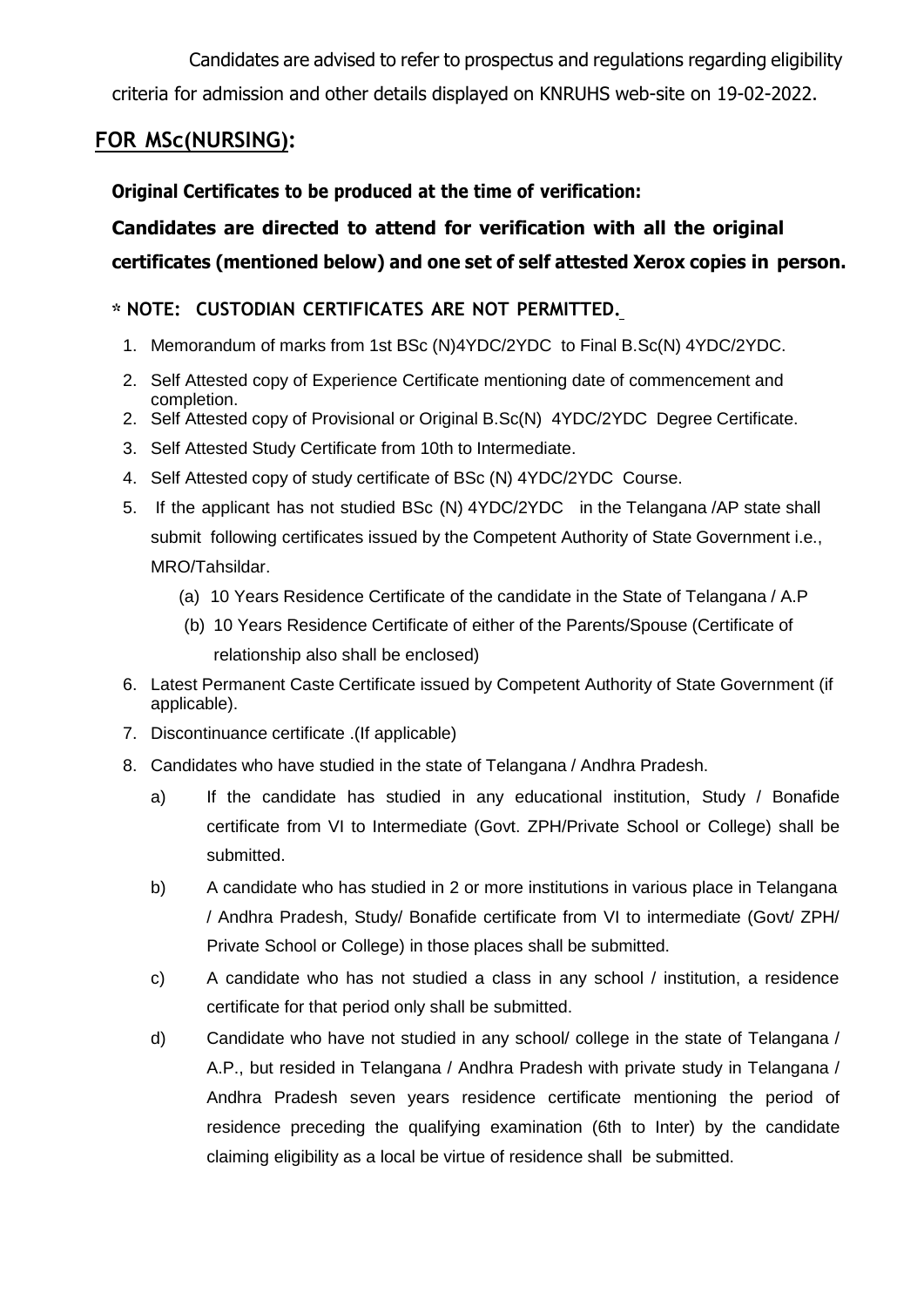9. State Government Service certificate issued by Director of Health for service quota seats at Govt. College of Nursing, Hyderabad.

## **FOR M.P.T COURSE :**

## **Certificates to be produced at the time of verification:**

Candidates are directed to attend for verification in person with all the original certificates (mentioned below) and one set of self attested Xerox copies.

#### **NOTE: CUSTODIAN CERTIFICATES ARE NOT PERMITTED.**

- 1. Self attested Xerox copies of all marks statements from 1st BPT to Final BPT.
- 2. Self Attested copy of the Internship Certificate mentioning date of commencement and completion of Internship.
- 3. Self Attested copy of Provisional or Original BPT Degree Certificate.
- 4. Self Attested Study Certificate from 10th to Intermediate.
- 5. Self Attested copy of study certificate of BPT Course.
- 6. If the applicant has not studied BPT in the state shall submit following certificates issued by the Competent Authority of State Government i.e., MRO/Tahsildar.
	- (a) 10 Years Residence Certificate of the candidate in the State of Telangana / A.P
	- (b) 10 Years Residence Certificate of either of the Parents/Spouse (Certificate of relationship also shall be enclosed)
- 7. Latest Permanent Caste Certificate issued by Competent Authority of State Government.
- 8. Discontinuance certificate. (If applicable).
- 9. Candidates who have studied in the state of Telangana / Andhra Pradesh.
	- a) If the candidate has studied in any educational institution, study / bonafide certificate from VI to Intermediate (Govt. ZPH/Private School or College) shall be submitted.
	- b) A candidate who has studied in 2 or more institutions in various place in Telangana / Andhra Pradesh, study bonafide certificate from VI to intermediate (Govt / ZPH/Private School or College) in those places shall be submitted.
	- c) A candidate who has not studied a class in any school / institution, a residence certificate for that period only shall be submitted.